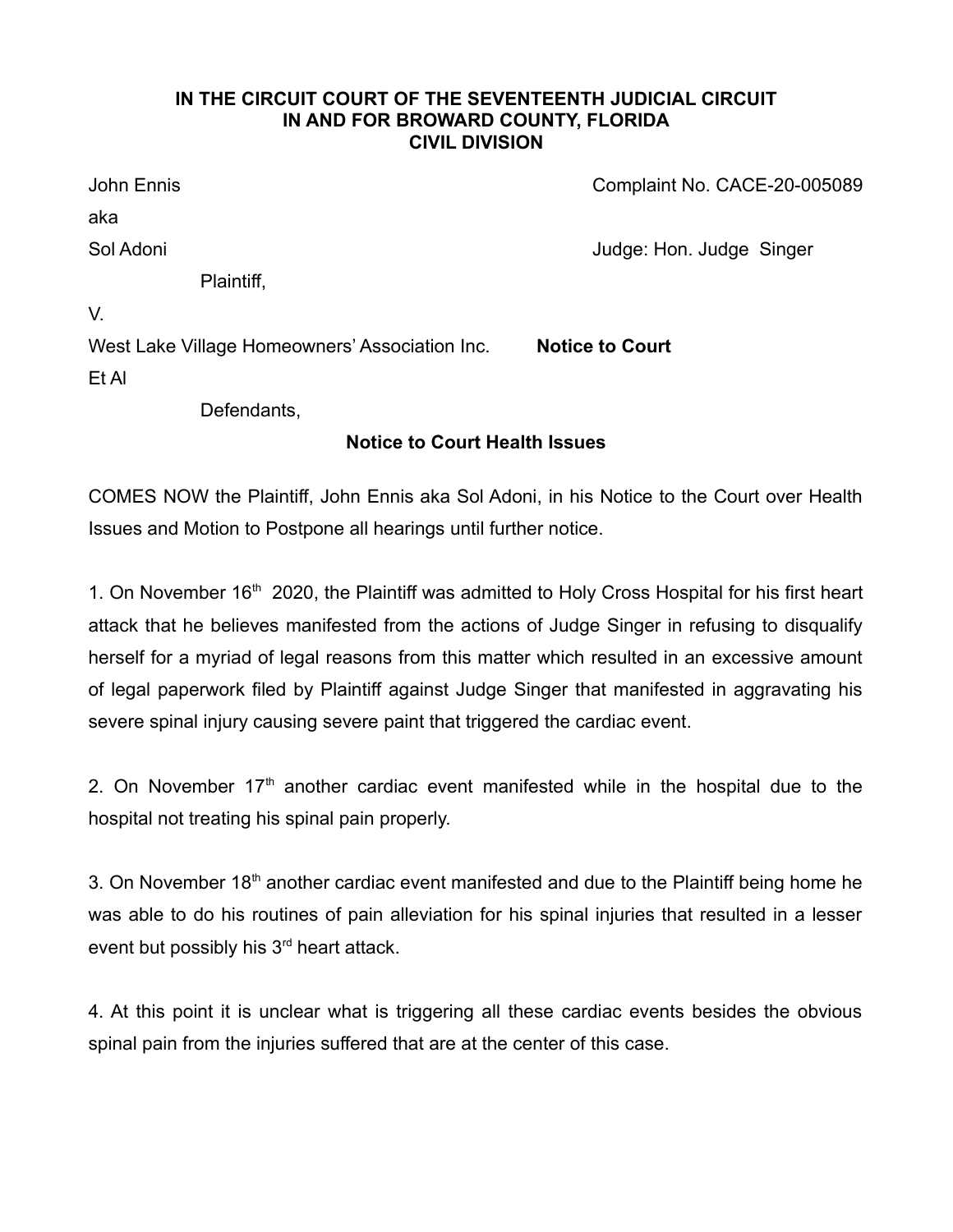5. There are several other medical issues that need to be properly explored to determine the best treatment for the heart condition of the Plaintiff and those other issues were refused to be explored properly by Holy Cross Hospital so now the Plaintiff must do his best to endure this period of cardiac instability to seek expert opinions on if a myriad of health issues might need to be addressed before any cardiac treatment is done. Cardiologists want to treat the heart when in fact other issues might need to be resolved before any potentially fatal operations or procedures are done by a cardiologist who is only interested in charging for heart procedures and not ruling out issues with other organs due to the chronic health issues of the plaintiff.

## **MOTION TO POSTPONE FUTURE HEARINGS**

6. So at this point in time, the Plaintiff cannot attend any hearings until further notice and it may be at least a couple of months for his heart to heal properly after so many traumatic events documented over multiple days in a cardiac unit in Holy Cross.

Therefore, the Plaintiff requests this court postpone all future hearings in this matter until the cardiac health issues of the Plaintiff are fully resolved.

Dated: November 19th 2020

 John Ennis Electronic Signature

John Ennis 5079 N Dixie Hwy #103 Oakland Park, FL 33334 754-245-9400 adoni@adoni.us